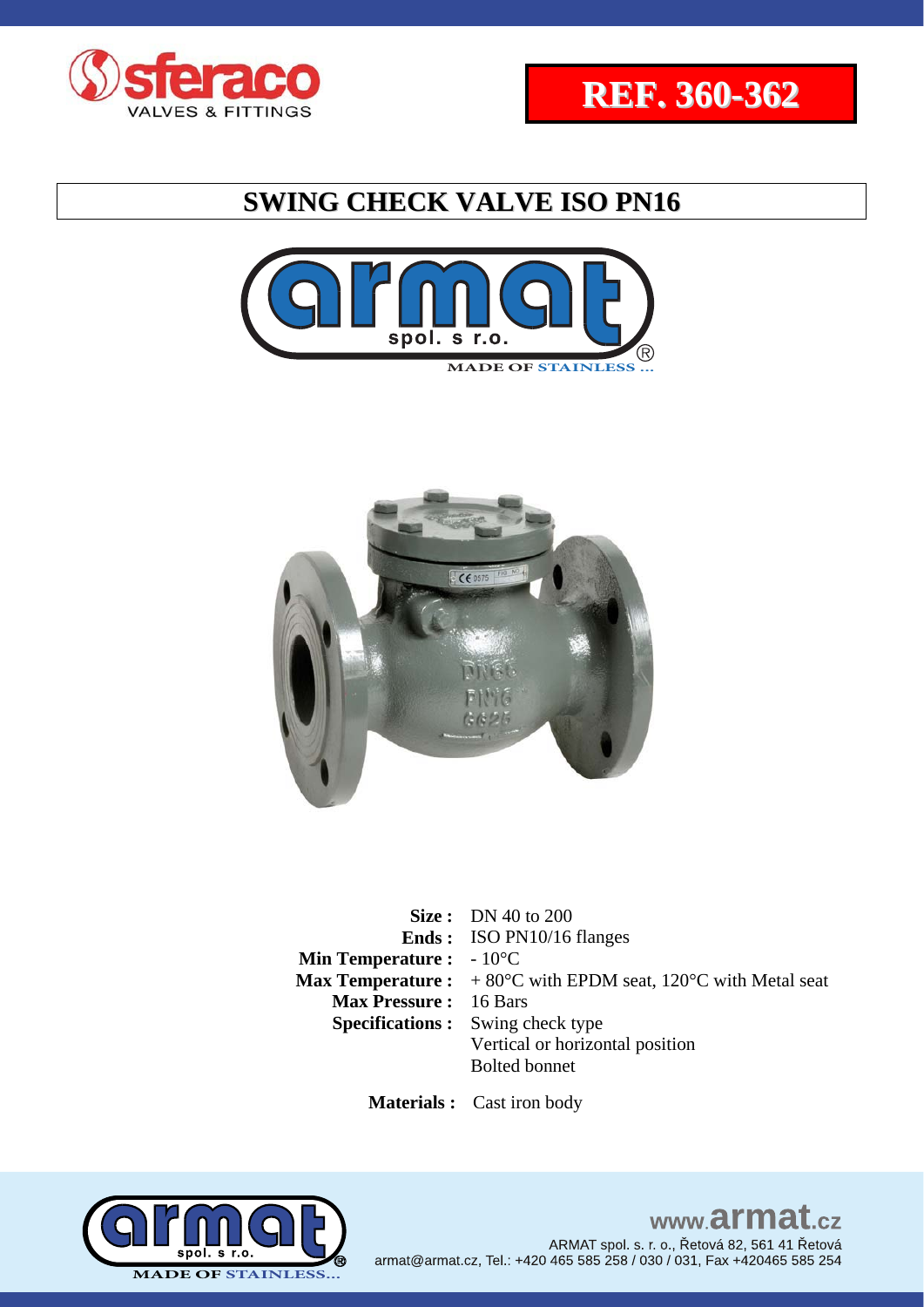

#### *SPECIFICATIONS :*

Swing check type Vertical position with ascendant fluid or horizontal position ( respect the flow direction indicated by the arrow ) ISO PN10/16 flanges Bolted bonnet

#### *USE :*

Heating, water distribution and watering Min and max Temperature Ts : - 10°C to + 120°C for metal seat type **Ref.360** Min and max Temperature Ts : - 10°C to + 80°C for EPDM seat type **Ref.362** Max pressure Ps : 16 bars **Do not use with pulsatory speed Max Speed : 3 M. / Sec.**



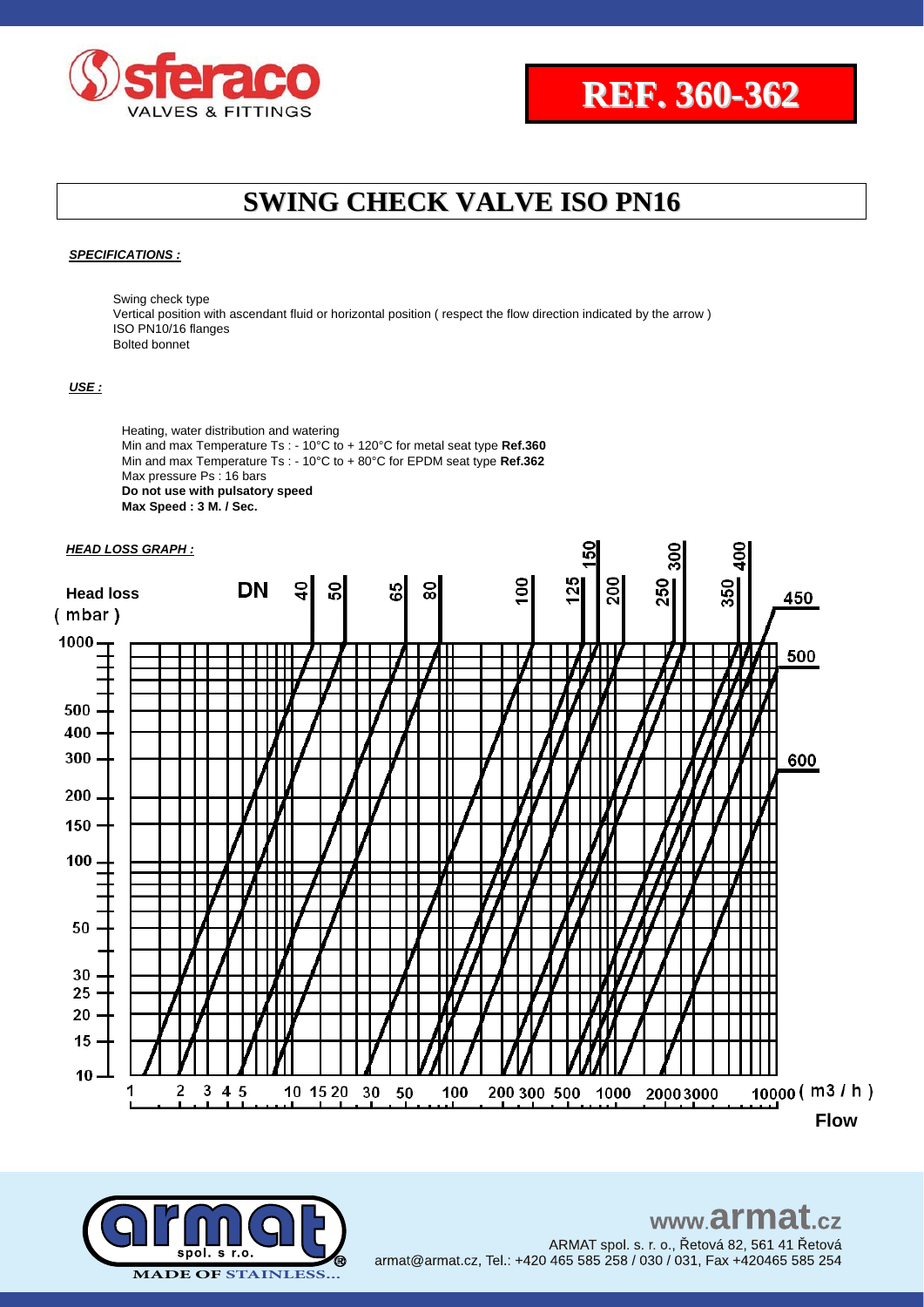

*RANGE :*

Cast iron body with metal seat ISO PN16 flanges **Ref. 360** from DN40 to 200 Cast iron body with EPDM seat ISO PN16 flanges **Ref. 362** from DN40 to 200

#### *MATERIALS FOR METAL SEAT TYPE ( REF.360 ) :*



| <b>Item</b>    | <b>Designation</b> | <b>Materials 360</b>       |  |  |  |
|----------------|--------------------|----------------------------|--|--|--|
| 1              | Body               | Cast iron EN GJL-250       |  |  |  |
| $\overline{2}$ | Seat ring          | <b>Brass</b>               |  |  |  |
| 3              | Disc ring          | <b>Brass</b>               |  |  |  |
| 4              | <b>Disc</b>        | Cast iron EN GJL-250       |  |  |  |
| 5              | Hanger             | Ductile iron EN GJS-400-15 |  |  |  |
| 6              | Washer             | <b>Steel</b>               |  |  |  |
| $\overline{7}$ | Nut                | Steel                      |  |  |  |
| 8              | Split Pin          | SS 304                     |  |  |  |
| 9              | Disc screw         | <b>Steel</b>               |  |  |  |
| 10             | Hexagon plug       | <b>Brass</b>               |  |  |  |
| 11             | Hanger pin         | SS 304                     |  |  |  |
| 12             | <b>Bonnet</b>      | Cast iron EN GJL-250       |  |  |  |
| 13             | Bonnet gasket      | Graphite                   |  |  |  |
| 14             | Bonnet screw       | <b>Steel</b>               |  |  |  |
| 15             | Pin                | SS 304                     |  |  |  |

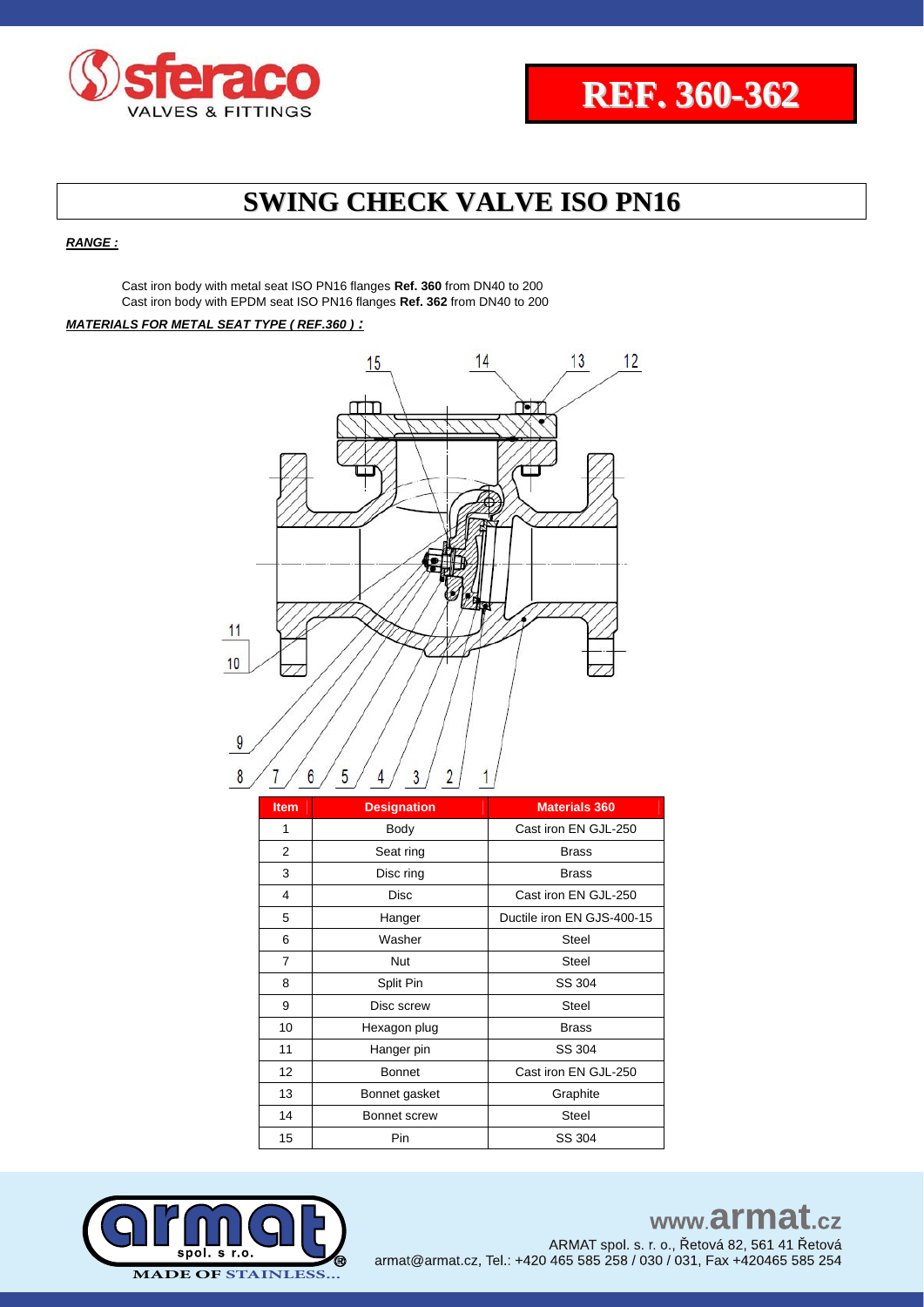

#### *MATERIALS FOR EPDM SEAT TYPE ( REF.362 ) :*



| <b>Item</b> | <b>Designation</b> | <b>Materials 362</b>       |  |  |  |
|-------------|--------------------|----------------------------|--|--|--|
| 1           | Body               | Cast iron EN GJL-250       |  |  |  |
| 2           | Seat ring          | <b>Brass</b>               |  |  |  |
| 3           | Disc ring          | <b>EPDM</b>                |  |  |  |
| 4           | <b>Disc</b>        | Cast iron EN GJL-250       |  |  |  |
| 5           | Hanger             | Ductile iron EN GJS-400-15 |  |  |  |
| 6           | Washer             | <b>Steel</b>               |  |  |  |
| 7           | Nut                | Steel                      |  |  |  |
| 8           | Split Pin          | SS 304                     |  |  |  |
| 9           | Disc screw         | <b>Steel</b>               |  |  |  |
| 10          | Hexagon plug       | <b>Brass</b>               |  |  |  |
| 11          | Hanger pin         | SS 304                     |  |  |  |
| 12          | <b>Bonnet</b>      | Cast iron EN GJL-250       |  |  |  |
| 13          | Bonnet gasket      | Graphite                   |  |  |  |
| 14          | Bonnet screw       | <b>Steel</b>               |  |  |  |
| 15          | Pin                | SS 304                     |  |  |  |



## www.armat.cz ARMAT spol. s. r. o., Řetová 82, 561 41 Řetová

armat@armat.cz, Tel.: +420 465 585 258 / 030 / 031, Fax +420465 585 254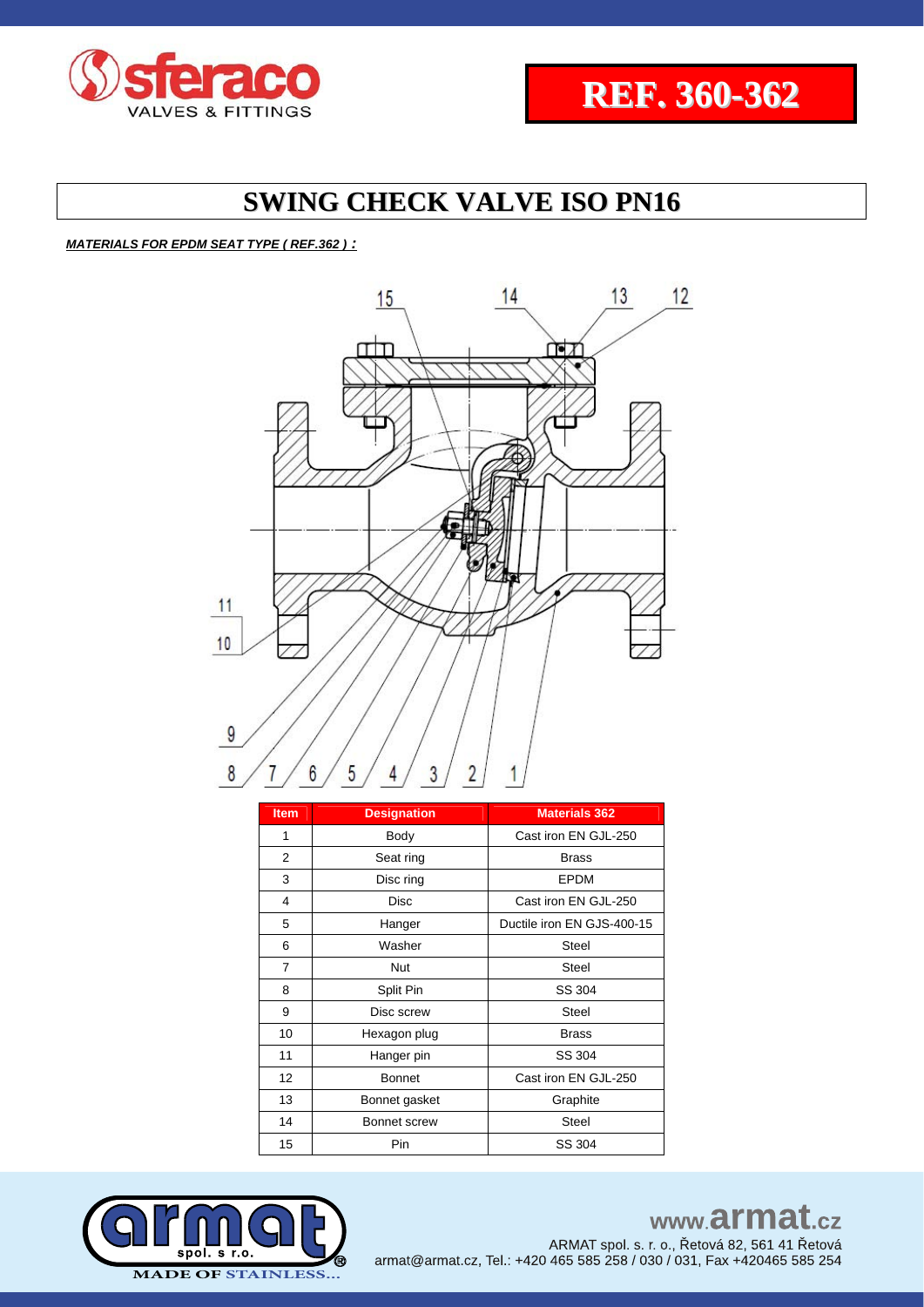

**DN** 

# **SWING CHECK VALVE ISO PN16**

## *CHECK VALVE SIZE ( in mm ) :*



| Ref.    | <b>DN</b>   | 40  | 50   | 65   | 80  | 100  | 125  | 150 | 200 |
|---------|-------------|-----|------|------|-----|------|------|-----|-----|
| 360/362 | -           | 180 | 200  | 240  | 260 | 300  | 350  | 400 | 500 |
|         | н           | 109 | 112  | 132  | 141 | 162  | 192  | 211 | 270 |
|         | Weight (Kg) | 8.5 | 11.2 | 15.5 | 19  | 28.5 | 42.2 | 57  | 93  |

*FLANGES SIZE ( in mm ) :*



| Ref.        | <b>DN</b> | 40     | 50 <sup>1</sup> | 65     | 80            | 100    | 125    | 150    | 200     |
|-------------|-----------|--------|-----------------|--------|---------------|--------|--------|--------|---------|
| $360 - 362$ | øс        | 84     | 99              | 118    | 132           | 156    | 184    | 211    | 266     |
|             | ØD        | 150    | 165             | 185    | 200           | 220    | 250    | 285    | 340     |
|             | ØΚ        | 110    | 125             | 145    | 160           | 180    | 210    | 240    | 295     |
|             | Nb x Ø L  | 4 x 19 | 4 x 19          | 4 x 19 | $8 \times 19$ | 8 x 19 | 8 x 19 | 8 x 23 | 12 x 23 |
|             | b         | 18     | 20              | 20     | 22            | 24     | 26     | 26     | 30      |
|             | e         | 3      | 3               | 3      | 3             | 3      | 3      | 3      |         |



## www.armat.cz

ARMAT spol. s. r. o., Řetová 82, 561 41 Řetová armat@armat.cz, Tel.: +420 465 585 258 / 030 / 031, Fax +420465 585 254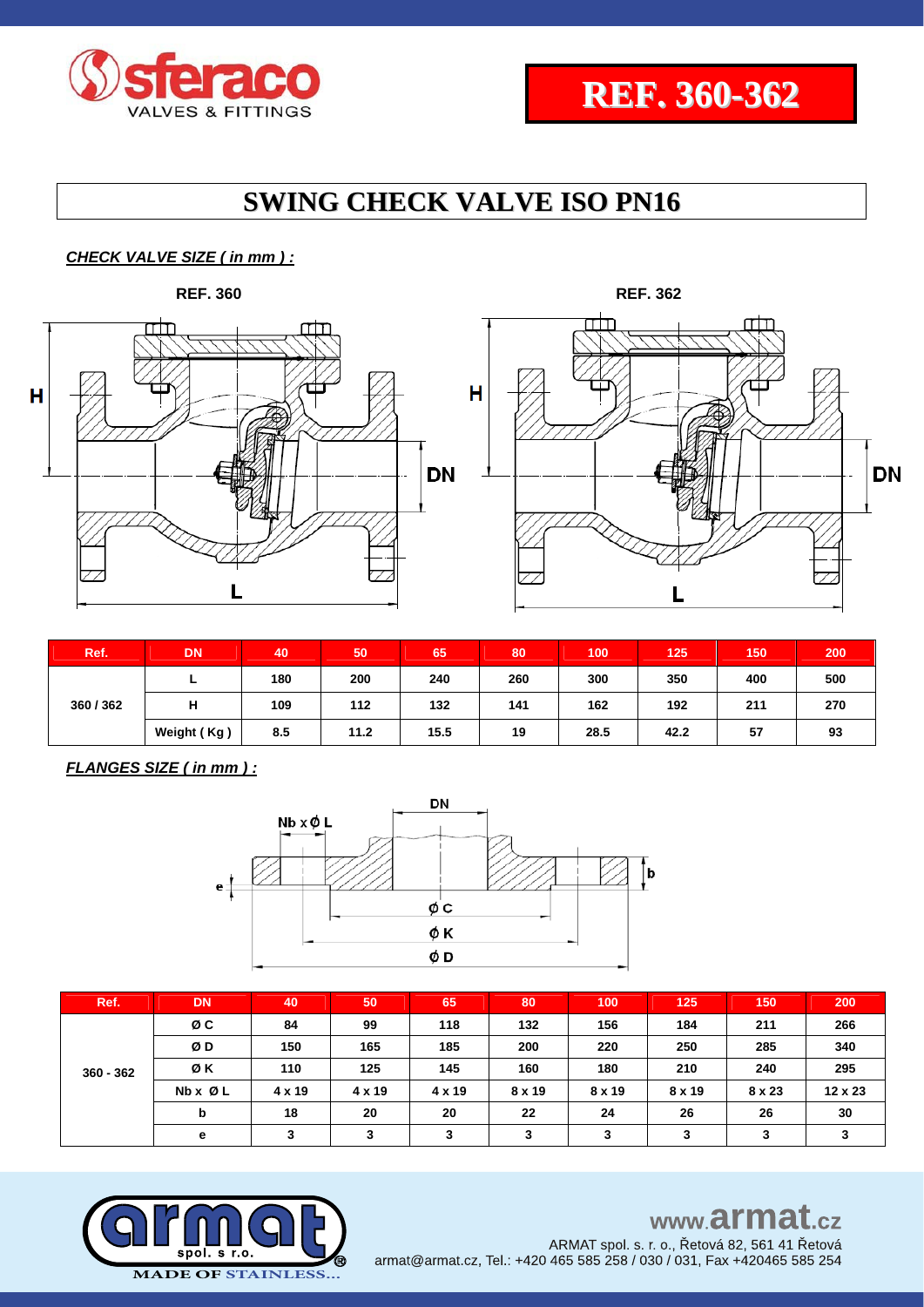

#### *STANDARDS :*

Fabrication according to ISO 9001: 2008

DIRECTIVE 97/23/CE : Products excluded ( article 1, § 3-2 )

Length according to EN 558 series 48 (DIN 3202 F6)

ISO PN16 flanges according to EN 1092-2

#### *INSTALLATION POSITIONS :*

**Vertical position ( ascendant fluid ) Horizontal position Horizontal position** 



**ADVICE :** Our opinion and our advice are not guaranteed and SFERACO shall not be liable for the consequences of damages. The customer must check the right choice of the products with the real service conditions.



## www.armat.cz ARMAT spol. s. r. o., Řetová 82, 561 41 Řetová

armat@armat.cz, Tel.: +420 465 585 258 / 030 / 031, Fax +420465 585 254